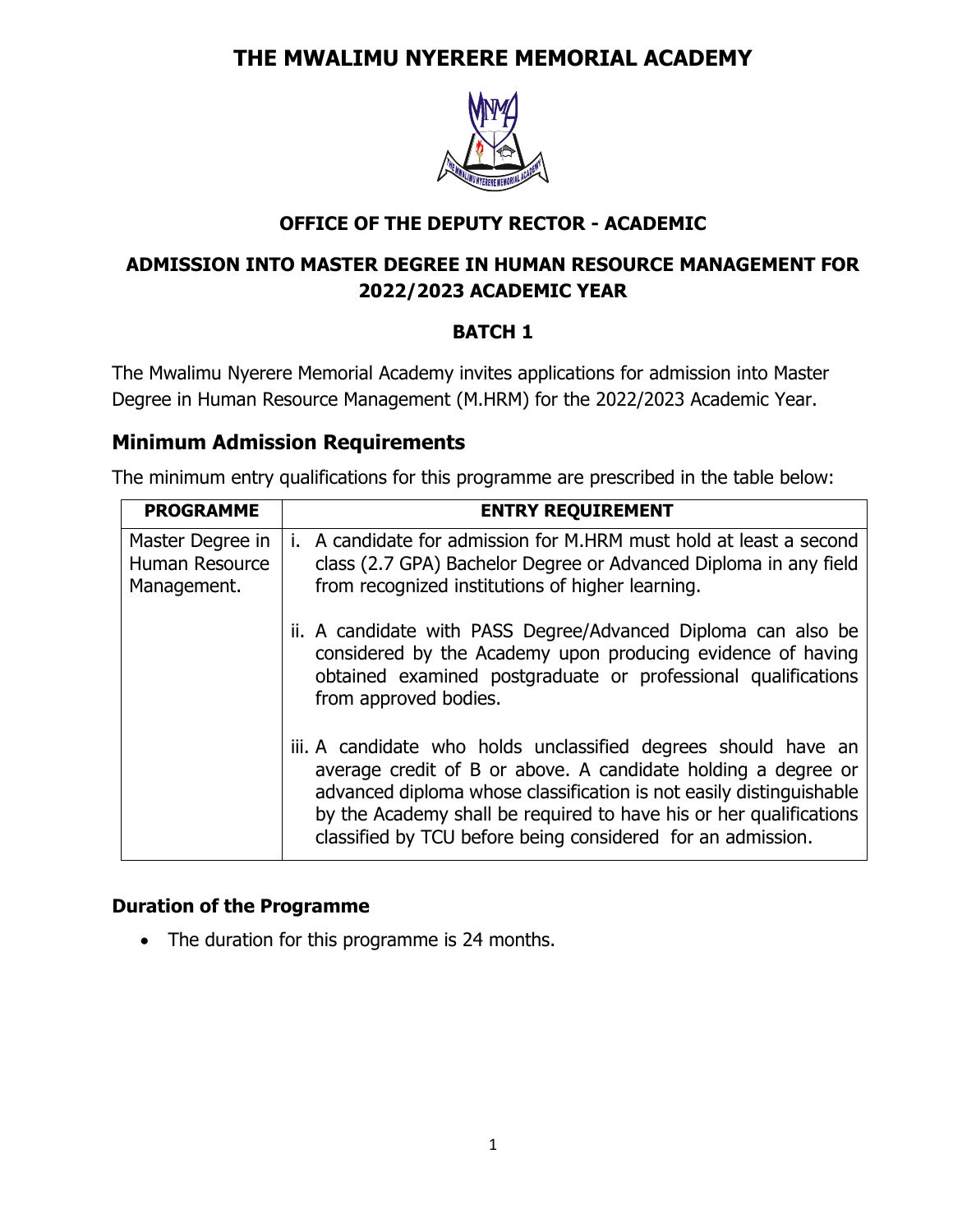# **Fee Structure for the programme**

# i. **Direct cost payable to the Academy for the academic year 2022/2023**

| <b>Item</b>        | <b>Amount TZS</b> |
|--------------------|-------------------|
| <b>Tuition fee</b> | 4,000,000         |
| Supervision fee    | 500,000           |
| <b>Total</b>       | 4,500,000         |

## ii. **Other contributions**

| <b>Item</b>          | <b>Amount TZS</b> | <b>Duration Coverage</b> |
|----------------------|-------------------|--------------------------|
| Application fees     | 50,000            | Once                     |
| <b>Student Union</b> | 15,000            | Annually                 |
| Registration fees    | 20,000            | Annually                 |
| Caution money        | 50,000            | Once                     |
| Examination fee      | 50,000            | Annually                 |
| Student ID           | 10,000            | Annually                 |
| TCU fees             | 20,000            | Annually                 |
| <b>Total</b>         | 215,000           |                          |

# iii. **Direct students' cost for academic year 2022/2023**

| <b>Item</b>              | <b>Amount TZS</b> |
|--------------------------|-------------------|
| Stationery               | 400,000           |
| <b>Books</b>             | 600,000           |
| Research                 | 3,500,000         |
| <b>Thesis Production</b> | 300,000           |
| Stipend                  | 2,000,000         |
| <b>Medical Insurance</b> | 50,400            |
| Accommodation            | 450,000           |
| <b>Total</b>             | 7,300,400         |

#### **Modality of Payment**

| S/N            | <b>COST ITEM</b>     | <b>YEAR ONE</b>   | <b>YEAR TWO</b>   |
|----------------|----------------------|-------------------|-------------------|
|                |                      | <b>Amount TZS</b> | <b>Amount TZS</b> |
|                | Tuition fee          | 2,000,000         | 2,000,000         |
| $\overline{2}$ | Supervision fee      |                   | 500,000           |
| 3              | Application fee      | 50,000            |                   |
| 4              | <b>Student Union</b> | 15000             | 15000             |
| 5              | Caution money        | 50,000            |                   |
| 6              | Examination fee      | 50,000            | 50,000            |
| 7              | Student ID           | 10,000            | 10,000            |
| 8              | Registration fee     | 20,000            | 20,000            |
| 9              | TCU fees             | 20,000            | 20,000            |
| <b>Total</b>   |                      | 2,215,000         | 2,615,000         |